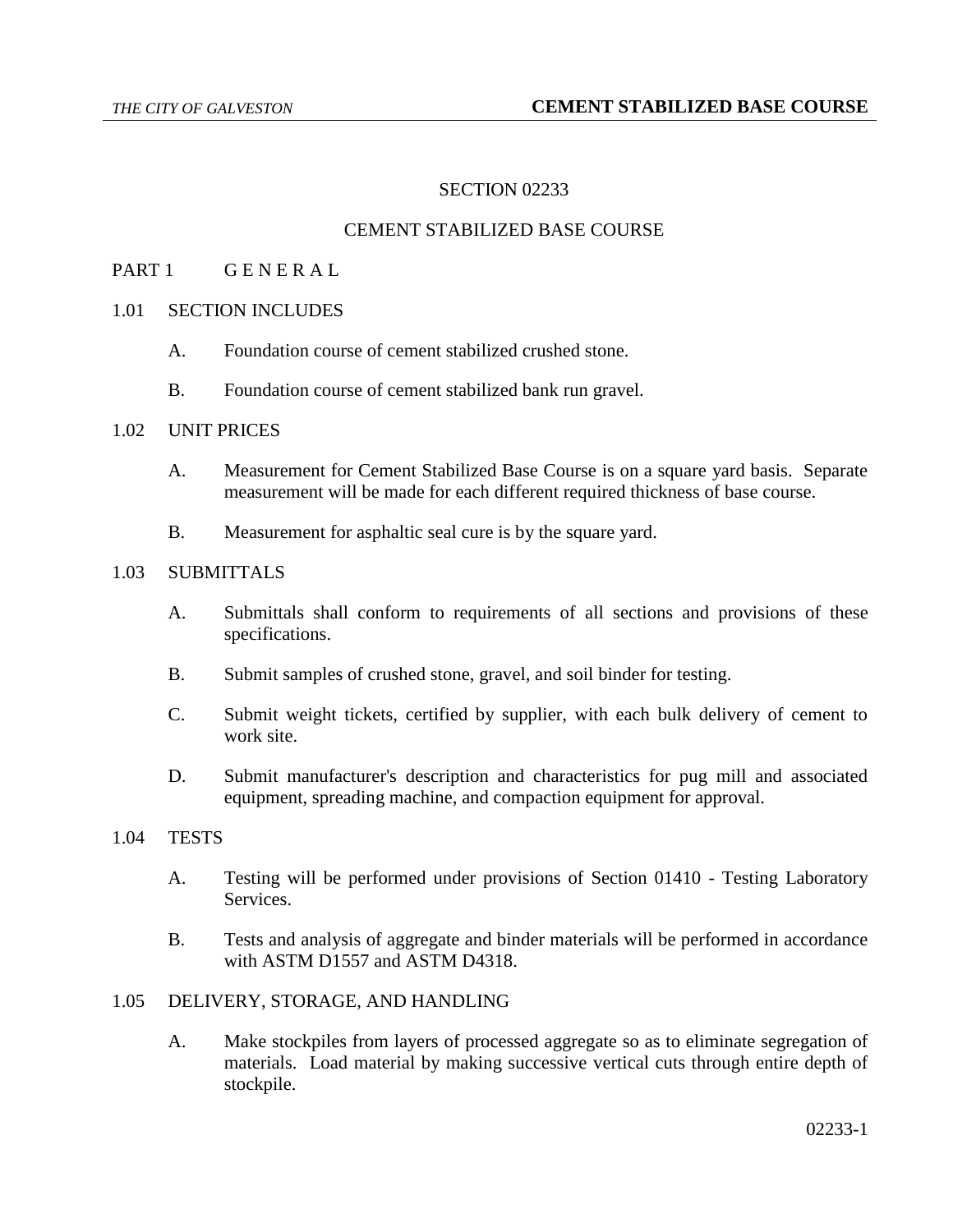- B. Store cement in weatherproof enclosures. Protect from ground dampness.
- PART 2 PRODUCTS
- 2.01 CEMENT
	- A. ASTM C150 Type I; bulk or sacked.

## 2.02 WATER

A. Water: Clean; clear; and free from oil, acids, alkali, or vegetable matter.

# 2.03 AGGREGATE

- A. Crushed Stone: material retained on the No. 40 Sieve meeting the following requirements:
	- 1. Durable particles of crusher-run broken limestone obtained from an approved source.
	- 2. Los Angeles abrasion test percent of wear not to exceed 40 when tested in accordance with ASTM C131.
- B. Gravel: Durable particles of bank run gravel or processed material.
- C. Soil Binder: Material passing the No. 40 Sieve meeting the following requirements when tested in accordance with ASTM D4318:
	- 1. Maximum Liquid limit: 35.
	- 2. Maximum Plasticity index: 10.
- D. Mixed aggregate and soil binder shall meet the following requirements:
	- 1. Grading in accordance with Tex-101-E and Tex-110-E within the following limits: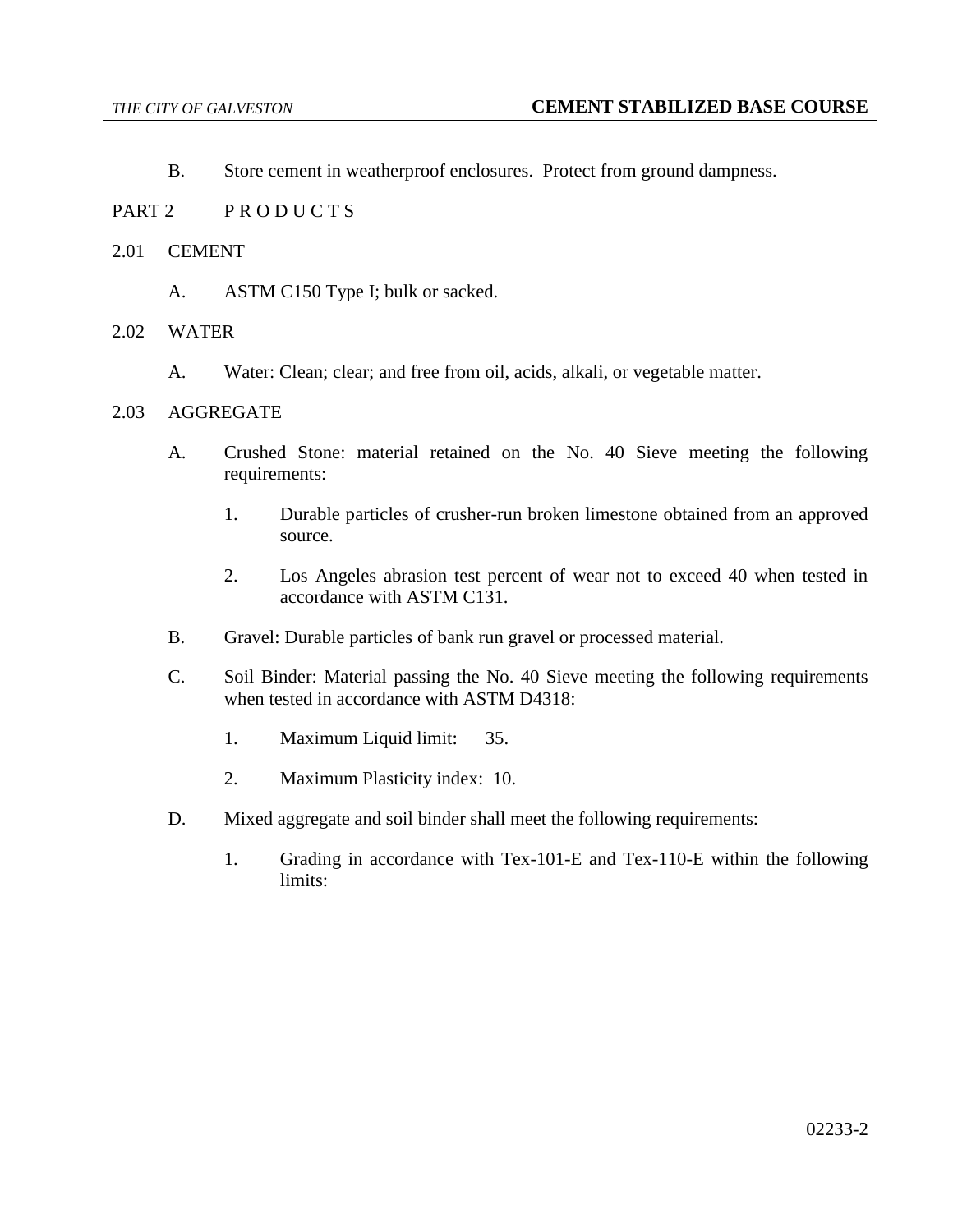| Sieve      | <b>Percent Retained</b> |                 |              |                       |
|------------|-------------------------|-----------------|--------------|-----------------------|
|            | <b>Crushed Stone</b>    | Processed GR. 1 | Gravel GR. 2 | <b>Bankrun Gravel</b> |
| $1 - 3/4"$ | 0 to 10                 | $0$ to 5        |              | $0$ to 5              |
| $1/2$ "    |                         | -               | 0            |                       |
| No. 4      | 45 to 75                | 30 to 75        | 15 to 35     | 30 to 75              |
| No. 40     | 55 to 80                | 60 to 85        | 55 to 85     | 65 to 85              |

2. Obtain prior permission from Owner's Representative for use of additives to meet above requirements.

# 2.04 ASPHALTIC SEAL CURE

- A. Cut back asphalt: MC30 conforming to requirements of Section 02511.
- B. Emulsified petroleum resin: EPR-1 Prime conforming to requirements of Section 02511.

## 2.05 MATERIAL MIX

- A. Design mix for minimum average compressive strength of 200 psi at 48 hours using Tex-120-E unconfined compressive strength testing procedures. Provide minimum cement content of 1-1/2 sacks, weighing 94 pounds each sack, per ton of mix.
- B. Increase cement content if average compressive strength of tests on field samples fall below 200 psi. Refer to Part 3 concerning field samples and tests.
- C. Mix in stationary pug mill equipped with feeding and metering devices which shall add specified quantities of base material, cement, and water into mixer. Dry mix base material and cement sufficiently to prevent cement balls from forming when water is added.
- D. Resulting mixture shall be homogeneous and uniform in appearance.

## 2.06 SOURCE QUALITY CONTROL

A. Testing will be performed under provisions of Section 01410 - Testing Laboratory Services.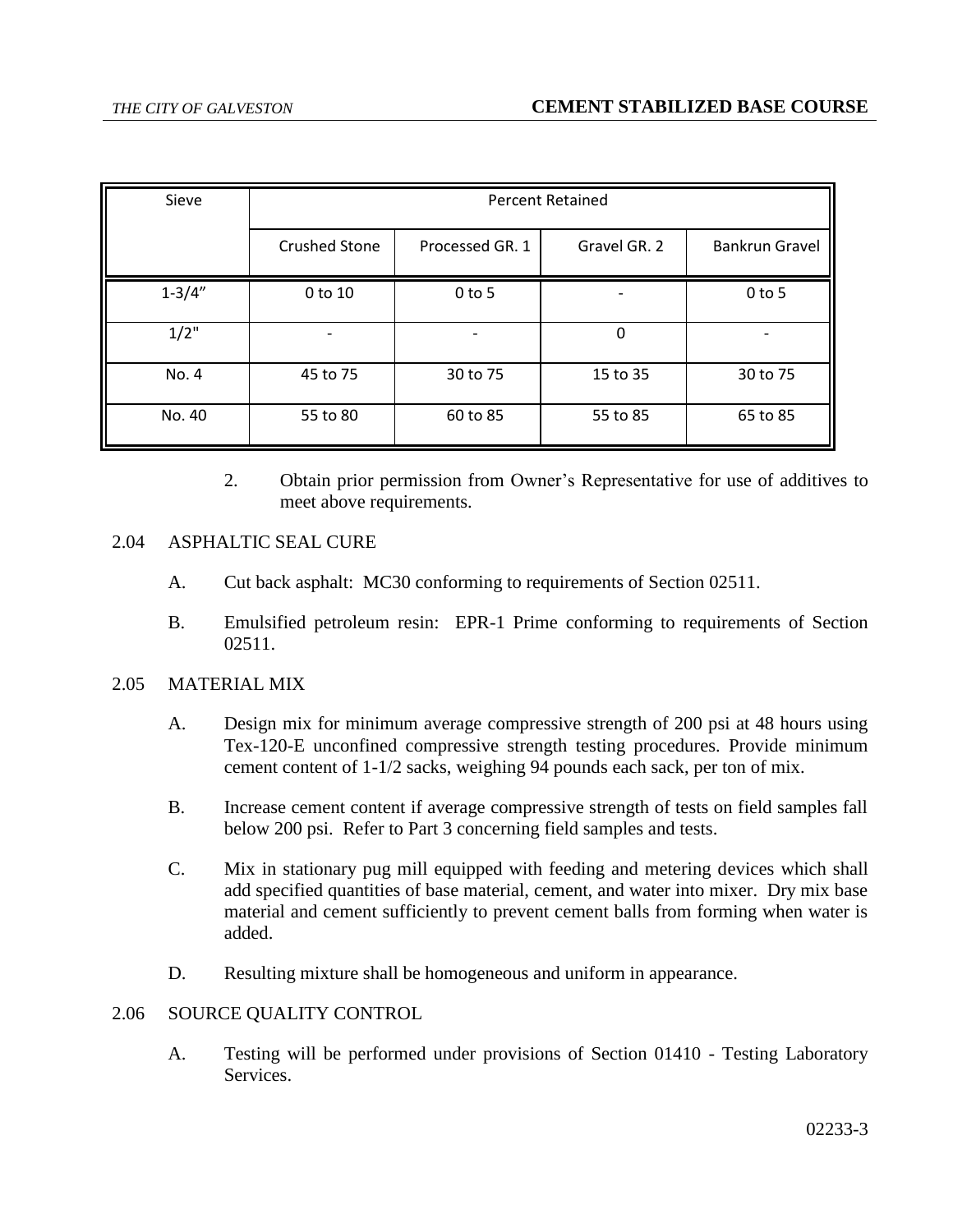- B. Testing for unconfined compressive strength will be performed by Test Method Tex-120-E as follows:
	- 1. Three samples will be molded each day or for each 1,000 tons of production.
	- 2. Compressive strength shall be the average of three tests for each production lot.
- PART 3 EXECUTION
- 3.01 EXAMINATION
	- A. Verify compacted subgrade is ready to support imposed loads.
	- B. Verify lines and grades are correct.

## 3.02 PREPARATION

- A. Complete backfill of new utilities below future grade.
- B. Prepare subgrade in accordance with requirements of Section 02221 and Section 02225 or Sections 02241.
- C. Correct subgrade deviations in excess of plus or minus 1/2 inch in cross section, or in 16 foot length by loosening, adding or removing material, reshaping and recompacting by sprinkling and rolling.
- D. Prepare sufficient subgrade in advance of base course for efficient operations.

## 3.03 PLACEMENT

- A. Do not mix and place cement stabilized base when temperature is below 40 degrees F and falling. Base may be placed when temperature taken in shade and away from artificial heat is above 35 degrees F and rising.
- B. Place material on prepared subgrade in uniform layers to produce thickness indicated on Drawings. Depth of layers shall not exceed 8 inches. Do not dump material in piles or windrows.
- C. Spread with approved spreading machine. Conduct spreading so as to eliminate planes of weakness or pockets of nonuniformly graded material resulting from hauling and dumping operations.
- D. Provide construction joints between new material and stabilized base that has been in place 4 hours or longer. Joints shall be approximately vertical. Form joint with a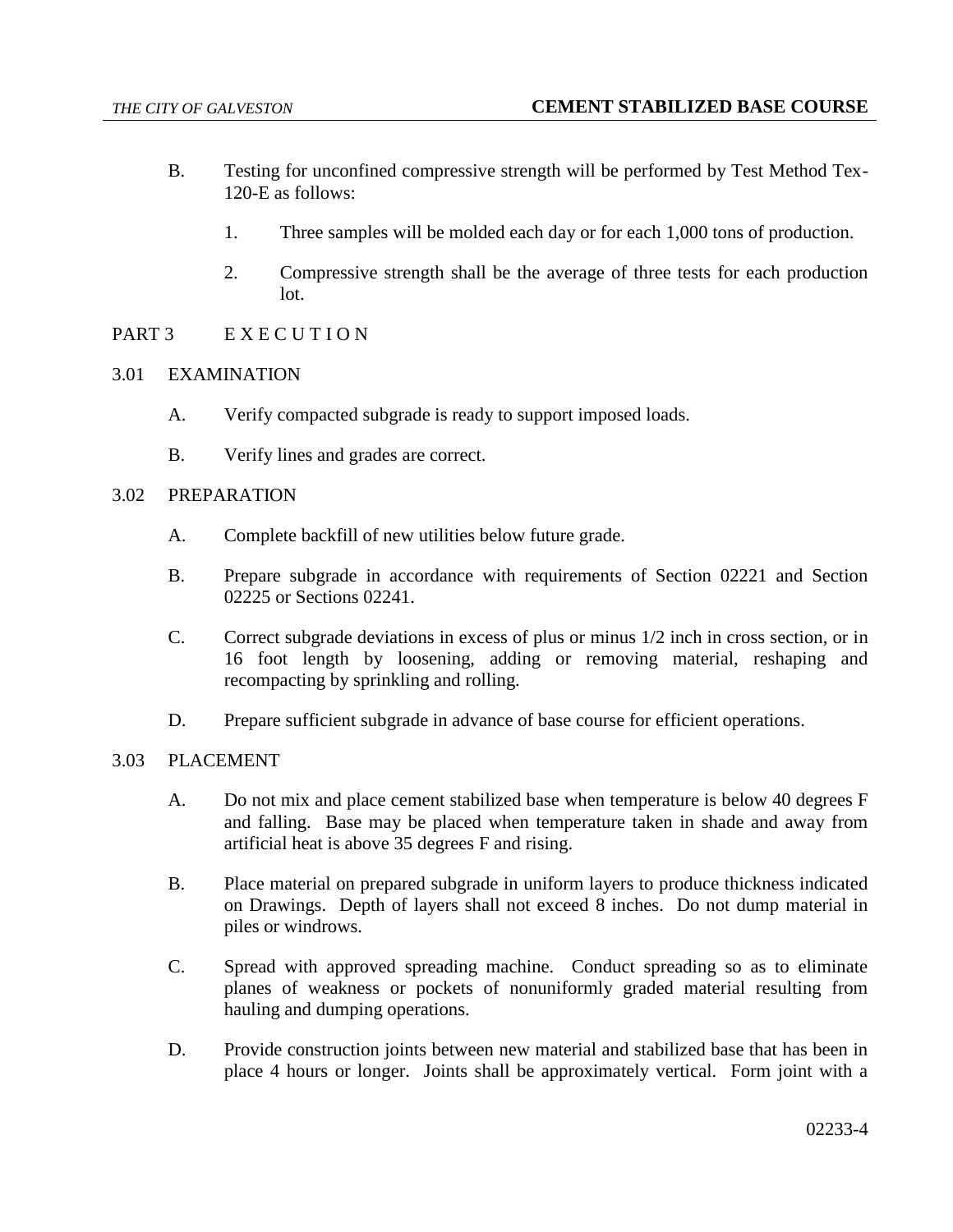temporary header or make vertical cut of previous base immediately before placing subsequent base.

- E. Use only one longitudinal joint at center line under main lanes and shoulder. Do not use longitudinal joints under frontage roads and ramps.
- F. Place base so that projecting reinforcing steel from curbs remain at approximate center of base. Secure a firm bond between reinforcement and base.

## 3.04 COMPACTION

- A. Start compaction as soon as possible but not more than 60 minutes from start of moist mixing. Compact loose mixture with approved tamping rollers until entire depth is uniformly compacted. Do not allow stabilized base to mix with underlying material.
- B. Correct irregularities or weak spots immediately by replacing material and recompacting.
- C. Apply water to maintain moisture between optimum and 3 percent above optimum moisture as determined by ASTM D1557. Mix in with a spiked tooth harrow or equal. Reshape surface and lightly scarify to loosen imprints made by equipment.
- D. Remove and reconstruct sections where average moisture content exceeds ranges specified at time of final compaction.
- E. Finish by blading surface to final grade after compacting final course. Seal with approved pneumatic tired rollers which are sufficiently light to prevent surface hair line cracking. Rework and recompact at areas where hairline cracking develops.
- F. Compact to minimum density of 95 percent of modified Proctor density at a moisture content of treated material between optimum and 3 percent above optimum as determined by ASTM D1557, unless otherwise indicated on the Drawings.
- G. Maintain surface to required lines and grades throughout operation.

## 3.05 CURING

- A. Moist cure for minimum of 7 days before adding pavement courses. Restrict traffic on base to local property access. Keep subgrade surface damp by sprinkling.
- B. If indicated on Drawings, cover base surface with a curing membrane as soon as finishing operation is complete. Apply with approved self-propelled pressure distributer at following rates, or as indicated on Drawings:
	- 1. MC30: 0.1 gallon per square yard.